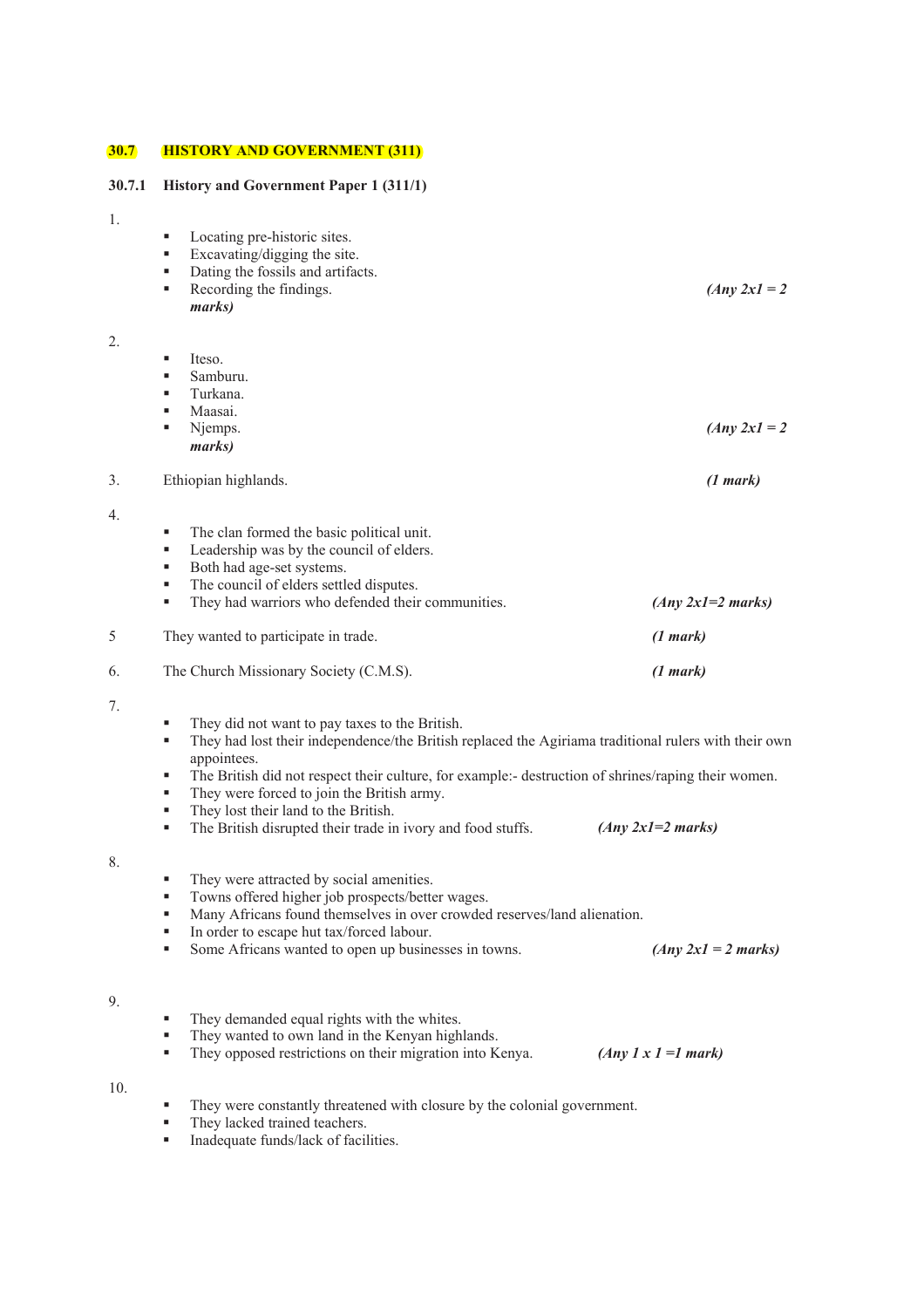|     | Leadership squabbles.<br>٠<br>Competition from the mission schools.<br>٠                                                                                                                                                                                                                                                                              | $(Any 2 x 1 = 2 marks)$       |
|-----|-------------------------------------------------------------------------------------------------------------------------------------------------------------------------------------------------------------------------------------------------------------------------------------------------------------------------------------------------------|-------------------------------|
| 11. | By birth.<br>٠<br>By registration.<br>٠<br>By naturalization.<br>٠<br>2marks)                                                                                                                                                                                                                                                                         | $(Any 2x1=$                   |
| 12. | If one makes untrue/malicious utterances about another individual/government.<br>٠<br>If one publishes seditious documents/Reveals Government Secrets.<br>٠<br>If one incites others against government/other people.<br>٠<br>If one talks ill against the president.<br>٠                                                                            | $(Any \; I \; x = I \; mark)$ |
| 13. | Parliament cannot make laws that contradict traditional customs and practices of the people.<br>٠<br>Parliament cannot pass a law that contradicts Kenya's constitution.<br>٠<br>The president can limit the supremacy by making independent decisions.<br>٠<br>Parliamentary supremacy can be limited by the application of international laws.<br>٠ | $(Any \, 1 \, x \, 1=1)$      |
| 14. | mark)<br>The Public Investment Committee.<br>٠<br>The Public Accounts Committee.<br>٠<br>mark)                                                                                                                                                                                                                                                        | $(Any \, 1 \, x \, 1=1)$      |
| 15. | By ensuring that all citizens are subjected to and governed by the same law.<br>٠<br>By ensuring that matters are handled according to the law of the land.<br>٠<br>By ensuring that everyone has the right to legal representation.<br>٠<br>By ensuring that all suspected criminals are assumed innocent until proved guilty.<br>٠<br>marks)        | $(Any 2 x 1=2)$               |
| 16. | The Chief Justice.                                                                                                                                                                                                                                                                                                                                    | (1 mark)                      |
| 17. | It helps the government to determine the sources for revenue.<br>To ensure transparency in the use of public funds.<br>٠<br>It helps in appropriate allocation of resources to different ministries.<br>٠<br>To enable Kenyans and other foreign organizations to know the economic planning and expenditure of<br>٠<br>the government.<br>(1 mark)   |                               |
| 18. | (a)<br>The availability of trade items<br>٠<br>The demand for goods.<br>٠<br>Existence of enterprising merchants.<br>٠<br>The accessibility of the coast.<br>٠<br>Existence of local trade.<br>٠<br>There was political stability.<br>٠<br>Existence of natural harbours<br>٠<br>The occurrence of monsoon winds.<br>٠                                | $(Any 3x1 = 3 marks)$         |

(b)

11.

12.

13.

14.

15.

17.

 $18.$ 

The coastal city states organized constant rebellions against the Portuguese.

**The Portuguese administrators were corrupt/misused the funds meant to finance the administration.**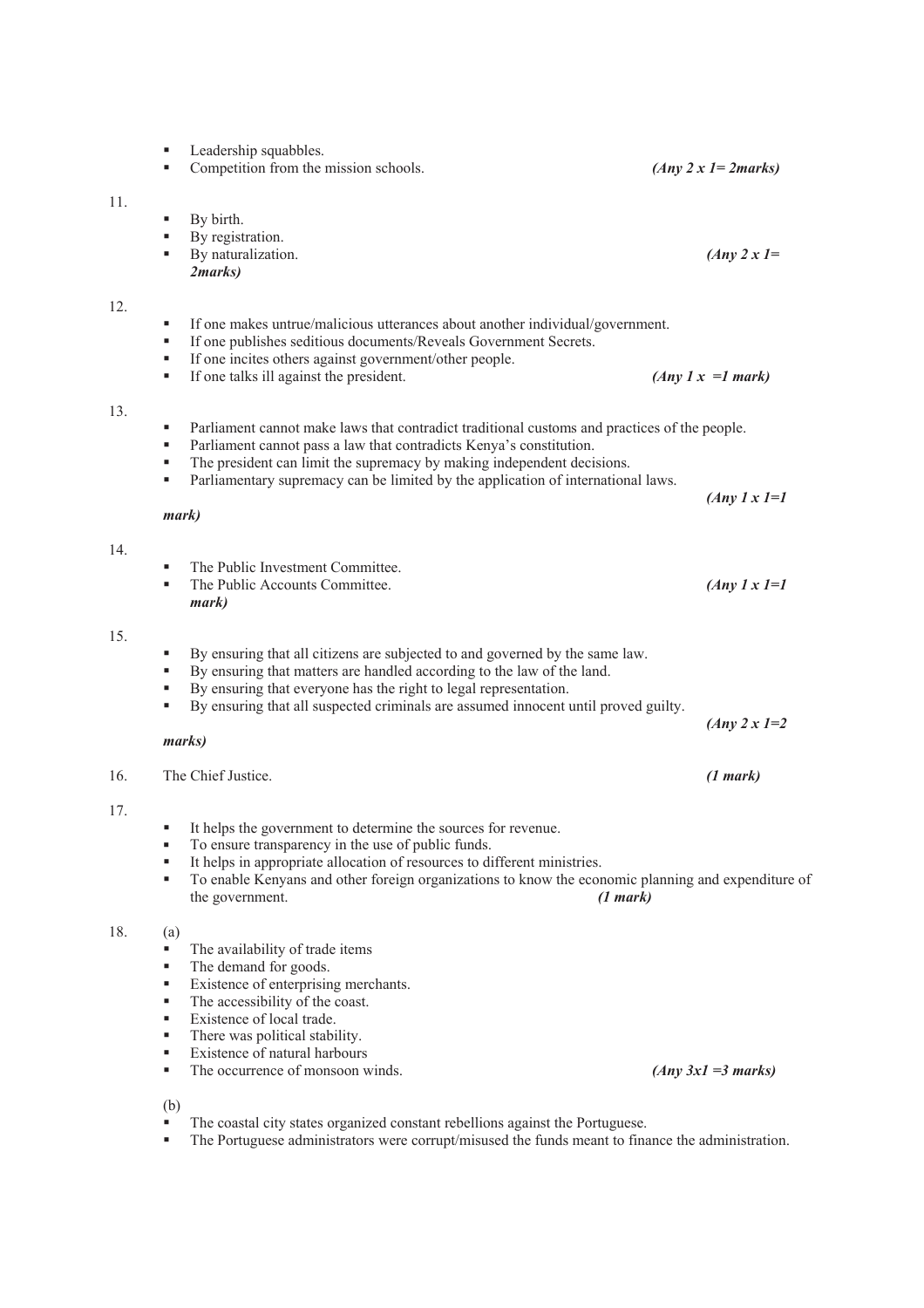- Portugal was too small to provide enough soldiers and administrators to control the whole of its empire far away
- Malindi, their traditional ally refused to support the Portuguese because they were cruel to them.
- Decline of the Indian ocean trade since it was the main source of income for the empire.
- The annexation of Portugal by Spain weakened Portuguese control of the coast.
- Intense commercial rivalry from the Dutch, the British and the French reduced the Portuguese source of revenue.
- The defeat and departure of Fort Jesus by the Omani Arabs brought Portuguese rule to an end. *(Any 6x2=12 marks)*

# 19. (a)

- To carry out farming in order to meet the administration of the colony.
- The climate of the white highlands was suitable for white settlement.
- The whites would be loyal to the colonial government as opposed to the Africans.
- There were large tracts of seemingly unutilized land.
- The settlers were to carry out farming in order to produce goods to be transported by the railway. This would help meet the cost of maintaining the railways.
- The government did not want the Asians to take control of the colony.

#### *marks)*

# (b)

- They were subjected to constant raids by the African whose land had been alienated.
- They had inadequate labour force as many Africans refused to work for them.
- The settlers lacked essential agricultural skills as many had not practiced farming before.<br>They were not familiar with the seasons and therefore could not predict when and what to
- They were not familiar with the seasons and therefore could not predict when and what to plant.<br>They had inadequate capital to invest in farming
- They had inadequate capital to invest in farming.
- They were unable to market their produce during the world wars.
- The economic depression affected the market prices.
- There was high cost of production due to animal and crop diseases.
- There was inadequate transport and communication network which affected the movement of people and goods. *(Any 6x2=12 marks)*

# 20. (a)

- Local Government Workers Union.
- **Domestic and Hotel Workers Union.**
- **East African Federation of Building and Construction Workers Union.**
- **Transport and Allied Workers Union.**
- Garments Workers Union. *(Any 3x1=3 marks)*

#### (b)

- They aired the grievances of the workers to the employers/colonial government.
- They managed to achieve better conditions for the workers through strikes and collective bargaining.
- They achieved better wages for Africans and Asians under the colonial government.
- They enlisted the support of the international community and alerted it of the oppression experienced under the colonial government.
- They educated people on their political rights through seminars and public meetings.
- They opposed racial discrimination/colour bar among the workers to enhance unity.
- Trade Unions provided training ground for national leaders who took part in the struggle for independence.
- They assisted and supported those who struggled for independence.
- They provided an alternative forum for independence struggle after the banning of political organizations by the colonial government. *(Any 6x2=12 marks)*

## 21. (a)

- To ensure equal opportunities for all citizens.
- To promote democracy.
- To ensure that resources are used for the benefit of society and its members.

# *(Any 3 x 1=3*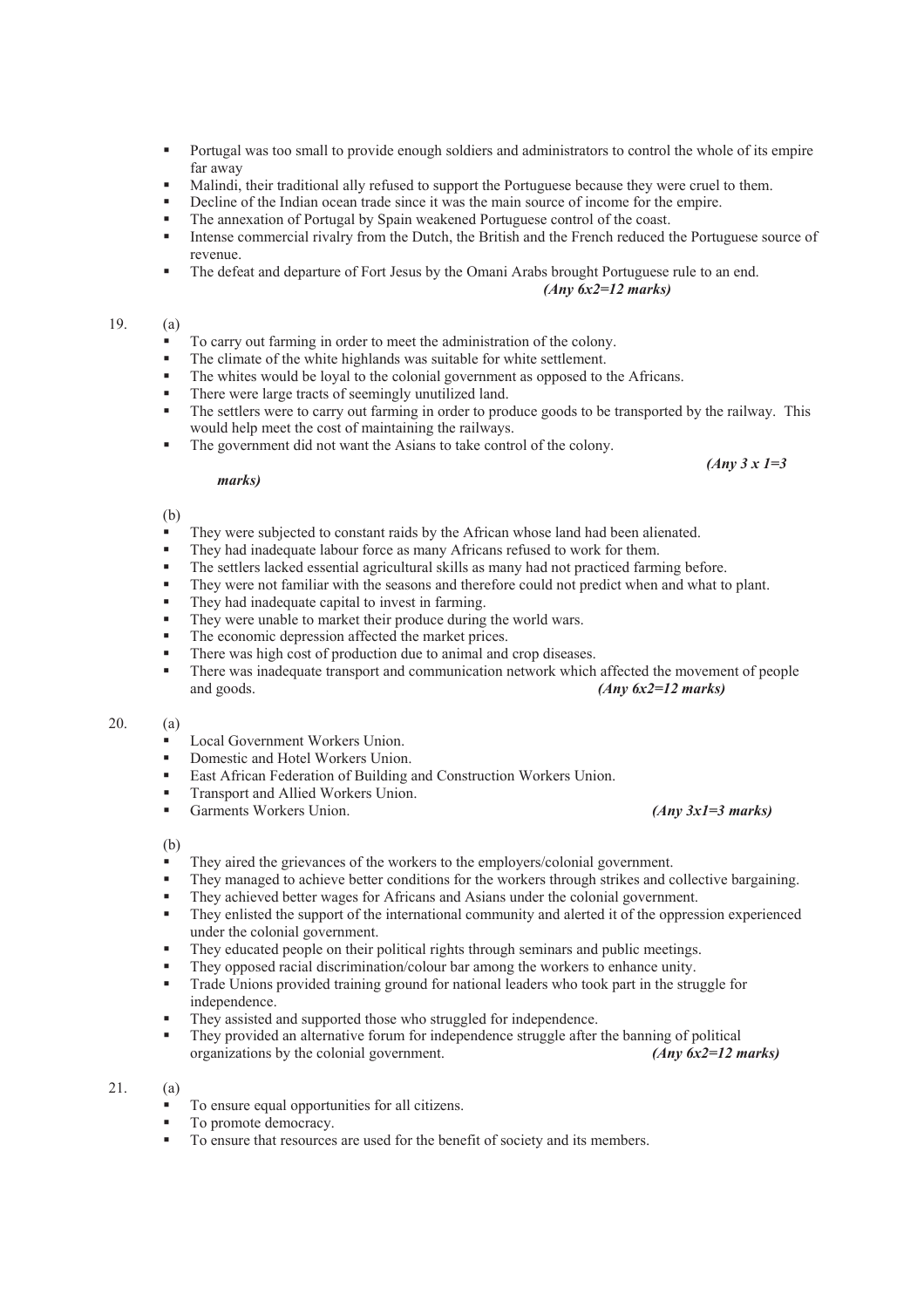- To encourage various forms of ownership of property.
- To promote freedom from disease, ignorance and of poverty<br>■ To promote freedom of conscience and human dignity
- To promote freedom of conscience and human dignity. *(Any 5x1 = 5 marks)*

# (b)

- The philosophies have encouraged cooperation/unity/understanding among Kenyans.
- They have encouraged Kenyans to actively participate in development projects.
- Through the philosophies, education has been promoted by building schools, colleges and universities.
- The philosophies have encouraged mutual social responsibility among Kenyans.
- The philosophies have helped improve medical services, by constructing dispensaries, health centres and hospitals.
- The plight of the disadvantaged people has been addressed by the philosophies through organizing harambees to assist them.
- The philosophies have promoted African culture through borrowing of positive African traditions.
- The philosophies have promoted spiritual wellbeing through building of churches.

*(Any 5x2=10 marks)* 

# 22. (a)

- To form the government after elections/appoint the cabinet.
- To summon parliament after a general election.
- To open parliament.
- To give assent to bills.
- To dissolve parliament.
- To prorogue parliament.
- To appoint the leader of government business in the house. *(Any 3 x 1 = 3 marks)*

(b)

- Persistent lack of funds to run the country.
- There was widespread poverty, disease and ignorance which made it difficult for him to administer the country effectively.
- Many Kenyans lacked essential skills to provide the country with sufficient manpower. This forced him to use expatriates.
- Poor transport and communication system hampered the rate of economic development.
- People in Kenya were divided over his land policy. For some, his policy of compromising with the whites and promising to protect their land and property was too moderated.
- There was opposition from KADU which did not favour a government of national unity but wanted a majimbo system of government.
- The people's confidence in his government was tainted by political assassination of Tom Mboya, Kariuki J.M. and Pio Gama Pinto/crackdown on government critics.
- The existence of banditry (Shifta Menace) in N. Eastern/NFD posed a security problem.
- There were sharp divisions within the cabinet which made it difficult for them to come up with unanimous decisions. *(Any 6x2=12 marks)*

#### 23. (a)

- To control traffic on roads.
- To inspect motor vehicles.
- To guide the flow of traffic on the roads.
- To arrest traffic offenders.
- To provide emergency assistance in case of a road accident.
- To education the public on road safety measures.<br>■ To conduct driving test/issues provisional driving
- To conduct driving test/issues provisional driving licences. *(Any 5x1=5 marks)*

- The police officers have been allocated modern technological devices to help detect crime.
- They have been allocated more vehicles to ease their mobility
- There is the introduction of professional training programmes for officers to improve their competence/capacity building.
- The raising of the academic qualification requirements for joining the police force with the aim of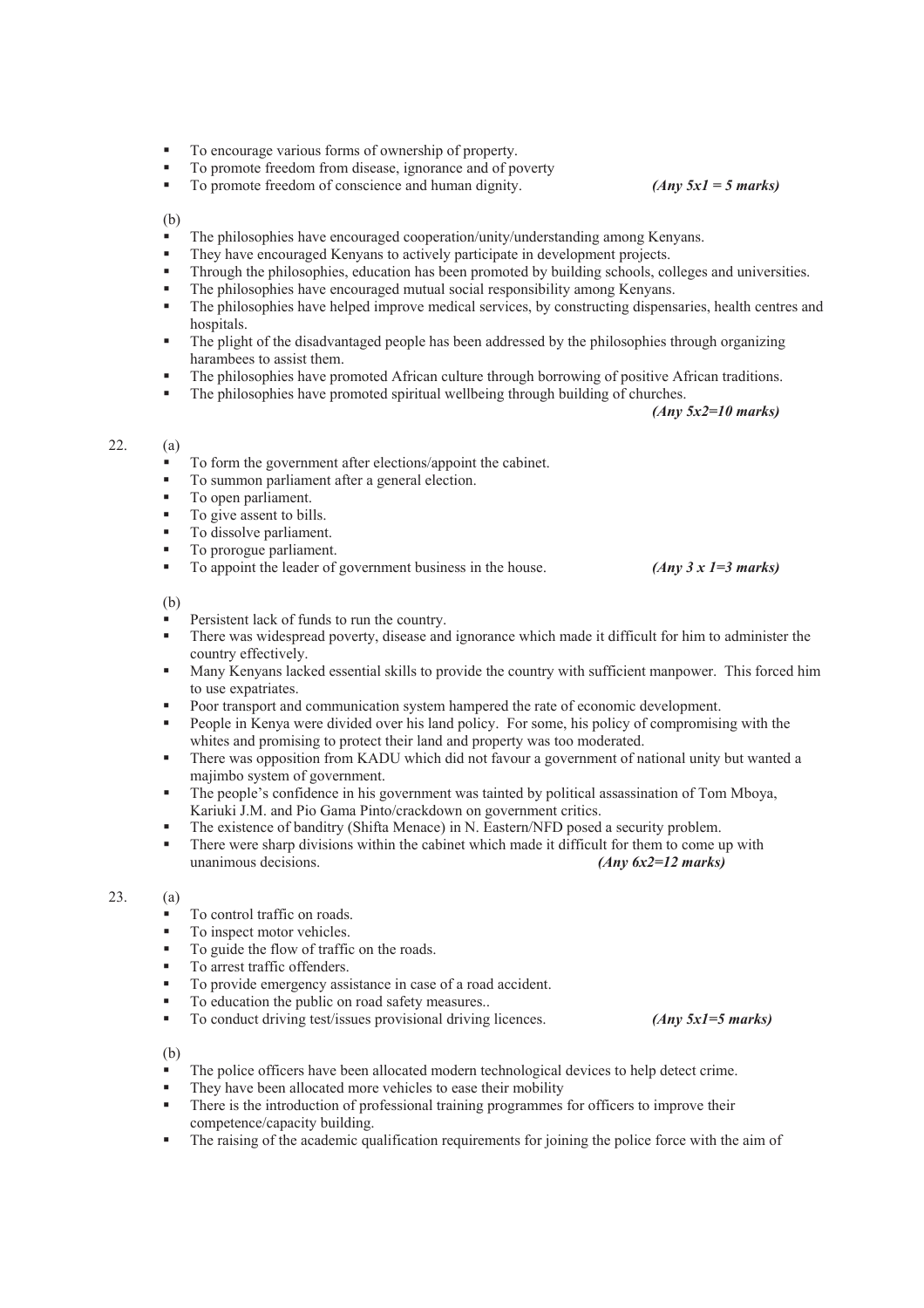improving their performance.

- The introduction of a public relations office/a police spokesperson to ensure that information is delivered effectively and efficiently to the general public.
- The introduction of community policing to help police gather information from the public so as to assist them detect crime.
- Introduction of police booths/hotlines that people can use if they have information vital to the police.
- There has been an improvement in their terms (salaries) and conditions (Housing) of service.

# *(Any 5x2=10 marks)*

## 24. (a)

- **Provision of civic education.**
- Collecting views from the public.
- Drafting the constitution.
- The draft constitution is published for the public/disseminated.
- The Review Commission holds public hearings in all the areas for further recommendations.
- Convening of a national constitutional conference to amend or reject the recommendation.
- The agreed upon issues are re-drafted and presented to the Attorney General by the review commission.
- If certain issues are rejected at the conference, the commission organizes a referendum for the public to vote.
- The Attorney General publishes the draft constitution in form of a bill.
- It is introduced in parliament for enactment. *(Any 5 x 1=5 marks)*

(b)

- It provided for a Governor General who was the head of state on behalf of the Queen.
- It provided for an independent judiciary to ensure justice and to prevent corruption.
- It set up a judicial service Commission to appoint judicial officers.<br>■ It provided that the Governor in consultation with regional author
- It provided that the Governor in consultation with regional authorities and the Prime Minister appoint the Chief Justice.
- It provided for six Regional Governments and Assemblies whose power included control of land, education, health and the police.
- It entrenched rules of citizenship, fundamental rights of citizens.
- It specially provided for the establishment of the Public Service Commission and the Central Land Board to ensure fair and effective government.
- It provided for the position of a Prime Minister as the head of Government.
- It provided for the tenure of the office of the judges and the Attorney General
- It provided for a multi-party democracy where the party with the majority in parliament formed the government.
- It entrenched the amendment procedures such that a special majority of two thirds majority was required to change the constitution.
- It provided for the separation of powers for the three arms of the government/executive, judiciary and legislature.
- It provided for a bicameral house of a Senate and House of Representatives.

*(Any 5x2=10 marks)* 

# **30.7.2 History and Government Paper 2 (311/2)**

#### 1.

- May contain biases/exaggerations.
- Information may be misinterpreted/misunderstood by readers.
- There may be factual errors/omissions/contradictions by the authors.
- These sources are limited to literate members of the society.
- They are expensive to obtain/procure. *(Any 2 x 1=2 marks)*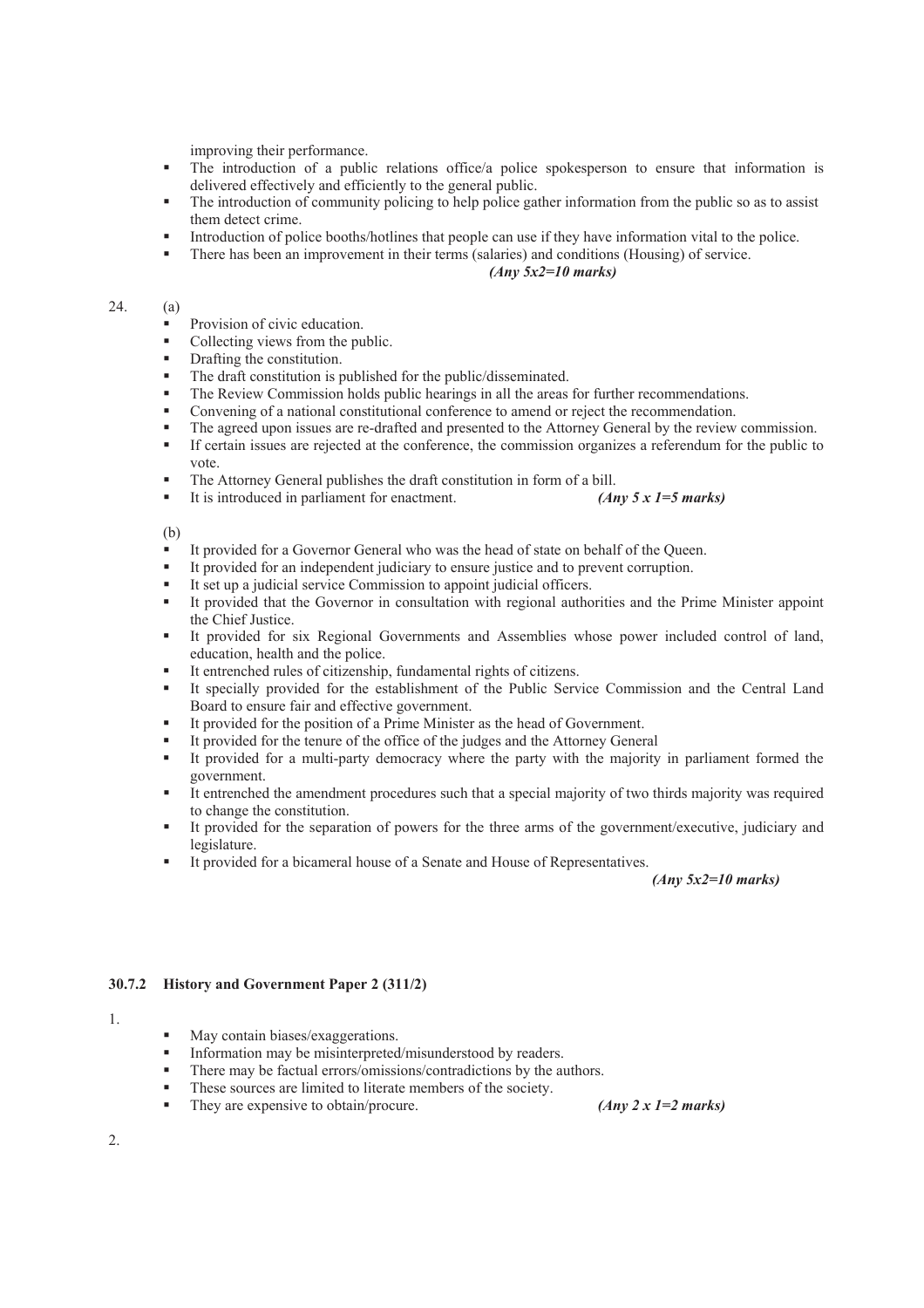|                  | There were more wild animals in the grasslands/availability of food.<br>The climate in the grasslands was warmer.<br>٠<br>The grasslands provided much needed water.<br>٠ | $(Any \; lxl=1 \; mark)$   |
|------------------|---------------------------------------------------------------------------------------------------------------------------------------------------------------------------|----------------------------|
| 3.               |                                                                                                                                                                           |                            |
|                  | Basin.                                                                                                                                                                    |                            |
|                  | Canal.                                                                                                                                                                    |                            |
|                  | Shadoof.                                                                                                                                                                  | $(Any \; lx1=1 mark)$      |
| $\overline{4}$ . |                                                                                                                                                                           |                            |
|                  | Making utensils.<br>٠                                                                                                                                                     |                            |
|                  | Making ornaments.<br>٠                                                                                                                                                    |                            |
|                  | To make weapons.<br>٠                                                                                                                                                     |                            |
|                  | As a medium of exchange/trade item.<br>٠                                                                                                                                  |                            |
|                  | It was mixed with other metals to make alloys.<br>٠                                                                                                                       |                            |
|                  | It is used for making tools.<br>٠<br>It is used as a trade item.<br>٠                                                                                                     |                            |
|                  | It is used to make statues.<br>٠                                                                                                                                          | $(Any 2x1 = 2 marks)$      |
|                  |                                                                                                                                                                           |                            |
| 5.               |                                                                                                                                                                           |                            |
|                  | Canning process.<br>٠                                                                                                                                                     |                            |
|                  | Pasteurization process.<br>٠                                                                                                                                              |                            |
|                  | Refrigeration process.                                                                                                                                                    | $(Any \; IxI = I \; mark)$ |
| 6.               |                                                                                                                                                                           |                            |
|                  | It's effectiveness depends on weather.<br>٠                                                                                                                               |                            |
|                  | The message could be missed if no one is on the look out.<br>٠                                                                                                            |                            |
|                  | It can only be used to cover short distances.<br>٠                                                                                                                        |                            |
|                  | Range of messages passed was limited.<br>٠                                                                                                                                | $(Any 2x 1=2 marks)$       |
| 7.               |                                                                                                                                                                           |                            |
|                  | It's cumbersome to transport bulky goods.<br>ш                                                                                                                            |                            |
|                  | There is a problem of storing the goods.<br>ш                                                                                                                             |                            |
|                  | It's difficult to determine the exact values of some goods.<br>٠                                                                                                          |                            |
|                  | There is frequent lack of double coincidence of wants.<br>ш                                                                                                               |                            |
|                  | Some goods may not be divided into smaller quantities.<br>٠                                                                                                               | $(Any 2x 1=2 marks)$       |
| 8.               | It is the concentration of people in certain places which grow large to be called                                                                                         |                            |
|                  | towns/cities.                                                                                                                                                             | (1 mark)                   |
|                  |                                                                                                                                                                           |                            |
| 9.               | To maintain law and order.<br>٠                                                                                                                                           |                            |
|                  | To collect taxes.<br>٠                                                                                                                                                    |                            |
|                  | They recruited men for military service.<br>٠                                                                                                                             |                            |
|                  | They settled disputes/tried cases in court.                                                                                                                               |                            |
|                  | They were members of the Lukiiko.<br>٠                                                                                                                                    | $(Any 2x1=2 marks)$        |
| 10.              | To divide up Africa among European nations in a peaceful manner.                                                                                                          | $(1 x 1=1 mark)$           |
|                  |                                                                                                                                                                           |                            |
| 11.              | ٠                                                                                                                                                                         |                            |
|                  | The Moffat treaty.<br>Rudd concession.<br>٠                                                                                                                               | $(Any \, 1 \, x \, 1=1)$   |
|                  | mark)                                                                                                                                                                     |                            |
|                  |                                                                                                                                                                           |                            |
| 12.              | Britain.                                                                                                                                                                  | $(1 x 1=1 mark)$           |
| 13.              |                                                                                                                                                                           |                            |
|                  | Assimilation.<br>٠                                                                                                                                                        |                            |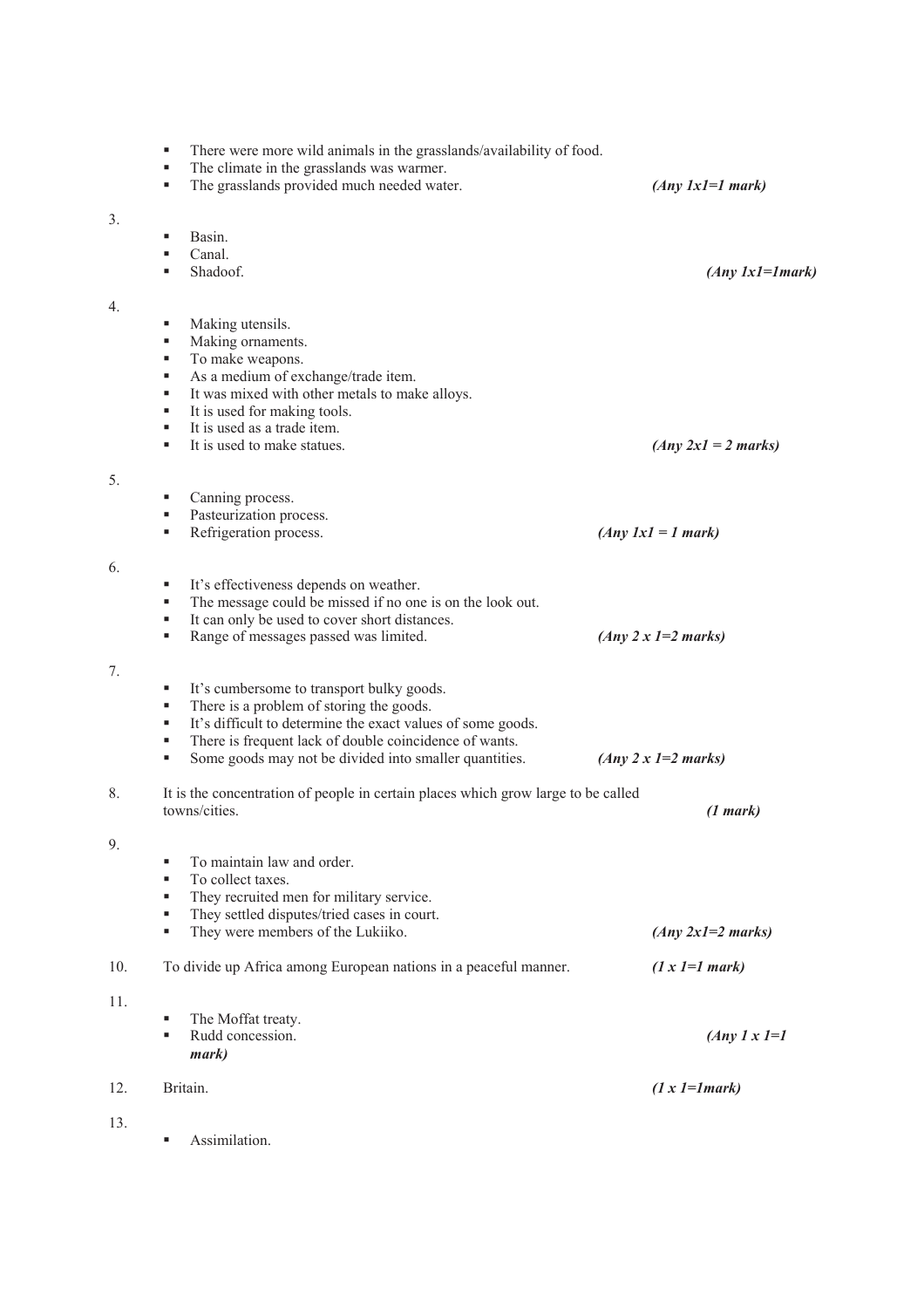Association. *(Any 1 x 1=1 mark)*  It ended economic domination of the world by European countries. There was massive destruction of properties. ■ It enacted unemployment. It slowed down economic development of most countries/led to economic depression. ■ It led to developments in engineering. *(Any 2 x 1=2 marks)*  To unite all black people to win majority rule in South Africa. To encourage a united anti-racial activities/oppose apartheid. ■ To remove all forms of injustices. To win a vote/franchise for all the people of South Africa. *(Any 2 x 1=2 marks)*  16. Coordinates the activities of the other organs of the United Nations. *(1 mark)* Idiological differences among the three member states. Personality differences between presidents *Idd Amin* of *Uganda* and *Julius Nyerere* of *Tanzania*. The perception of Uganda and Tanzania that Kenya benefited more. National pride/interests of the member states. Failure to remit funds to the community by member states. ■ The closure of boundaries by the member states. *(Any 2 x 1=2 marks)* 18. (a) People could travel faster than before. They could cover long distances. The chariots made travel comfortable. ■ Heavy loads could be carried over long distances. ■ Traveling became more secure. *(Any 3x1= 3 marks)* (b) It is expensive to procure/maintain an aircraft. Construction of airstrips requires a lot of resources and expertise. The aircrafts can only land and take off in specific/designated areas thus inconveniencing the users. Aircrafts cannot carry bulky/heavy goods as compared to other means of transport. Air transport can only be used by the well to do members of the society thus making it inaccessible to many. Its operations are affected by unfavourable weather conditions. Aircrafts emit gases which contribute to the pollution of the atmosphere. Travelling by air has facilitated international terrorism/drug trafficking. The use of aircrafts in military warfare has resulted to destruction of property. Accidents by the air crafts are fatal/chances of survival are minimal. Requires a lot of expertise. *(Any 6x2=12 marks)* 19. (a) The slaves were exchanged for European manufactured goods. Prisoners of war who had been captured during local wars were sold to the slave dealers. Slave traders kidnapped lonely travelers. Some people were enticed and eventually sold into slavery. Debtors were sold to slave traders. *(Any 3 x 1=3 marks)* (b) The industrial revolution in Britain led to the replacement of human labour with machines which were more efficient.

14.

15.

17.

- The leading economists were against slave labour and argued that free labour was more productive than slave labour.
- Philanthropists/Christian missionaries strongly campaigned against slave trade thus leading to its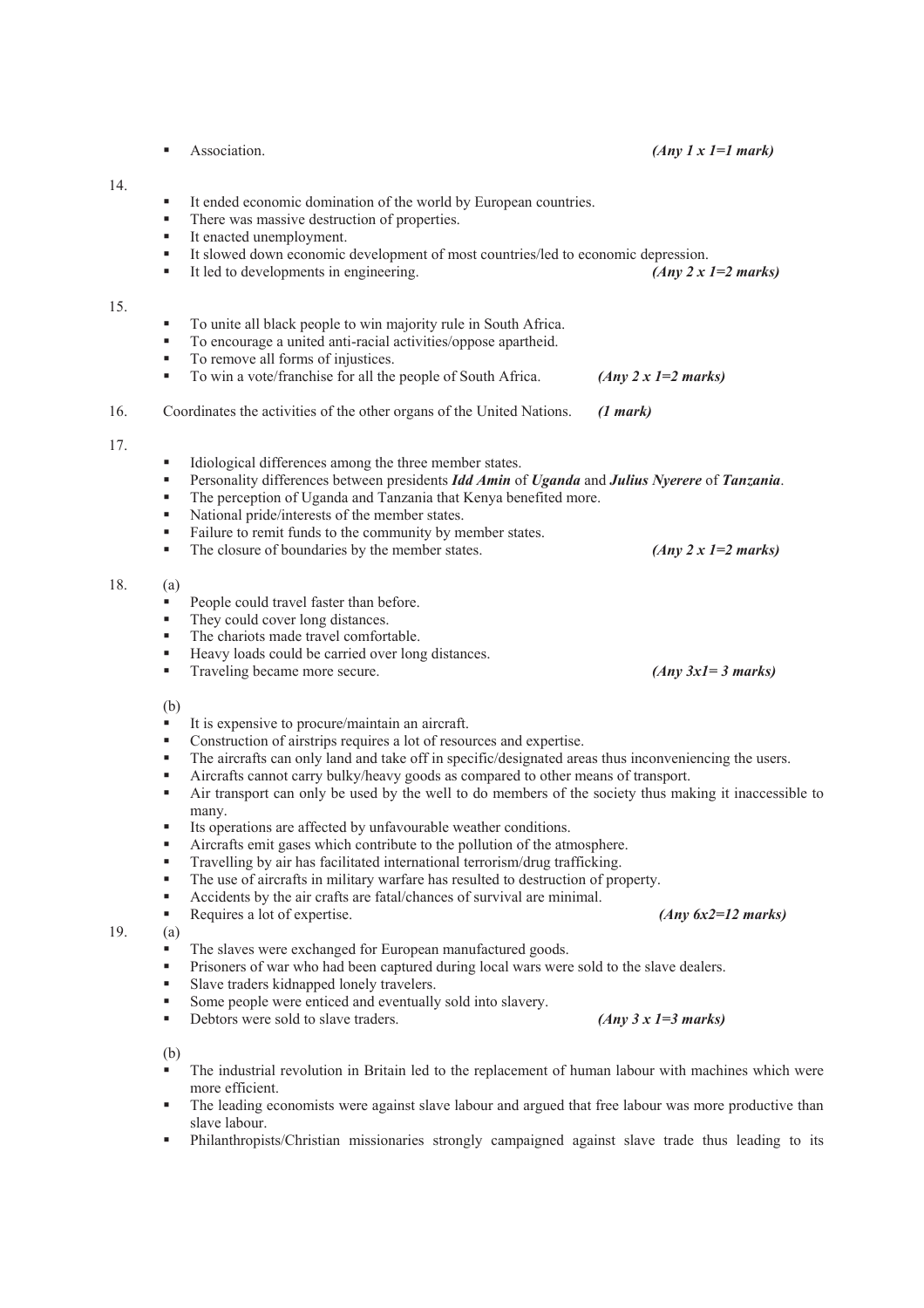decline.

- America attained political independence and abolished slavery and slave trade leaving this Britain with no colonies where she would take slaves to work.
- The development of legitimate trade which subsequently replaced slave trade.
- Britain abolished slave trade and influenced other European nations to stop the practice by signing antislave trade treaties.
- The French revolution of 1789 impacted negatively on slave trade as the ideas of liberty and equality of all people were spread. *(Any 6x2=12 marks)*

## 20. (a)

- African resented the forced labour introduced by the Germans.
- Africans disliked the harsh rule by Akidas and Jumbes who were hired by the Germans.
- The Germans mistreated African Rulers.
- Africans were against the introduction of tax by the Germans.
- The German officials sexually abused the African women.
- The Africans were inspired by the prophecy of Kinje Kitile Ngwale.
- The Africans wanted to repossess their land from the Germans.
- The Ngoni fought to seek revenge over the Boma massacre of 1897.
- Africans wanted to regain their lost independence.
	- Germans despised/looked down upon the African way of life. *(Any 5x1=5 marks)*

(b)

- Africans had inferior weapons which could not match the German modern weapons.
- German solders were well trained as opposed to the African soldiers who used traditional methods of fighting.
- The disunity/hatred that existed among African communities made it possible for the Germans to defeat them with ease.
- The Germans used the scorched earth method which led to famine and hence weakened the Africans.
- The magic waste failed to protect the Africans from German bullets.<br>Capture/imprisonment/execution of African leaders democratised the
- Capture/imprisonment/execution of African leaders demoralised the fighters.
- German administrators received reinforcement which strengthened their fight against the Africans.
- The large/powerful communities who had been defeated by the Germans before did not join the war.
- Africans were not well coordinated/organised in their fight against the Germans.

## *(Any 5x2=10 marks)*

## 21. (a)

- It promoted health services/established International Health Organisation.
- It championed for the welfare of the workers/established the International Labour Organisation.
- It provided relief to refugees/war casualties/areas hit by famine.
- It settled disputes between different European Countries.
- It supervised mandated territories.
- It organized disarmament conferences in Europe.
- It helped to reduce trade in dangerous drugs.
- It helped in economic reconstruction of European countries. *(Any 5 x 1=5 marks)*

- Some European nations opposed the peace Treaty of Versailles because it favoured the allied nations that had fought against German.
- The United States of America did not support the league because it did not want to get involved in European affairs/The Monroe Doctrine.
- The membership of the organization was not all that inclusive. Some countries were left out while others were not given a chance to join.
- The league violated the objective of maintaining world peace by supporting some nations' claims against others.
- Most members were concerned with their sovereignty as opposed to the interests of the League of Nations.
- Some members of the League adopted the policy of appeasement towards certain regimes in order to avoid confrontation thus weakening it.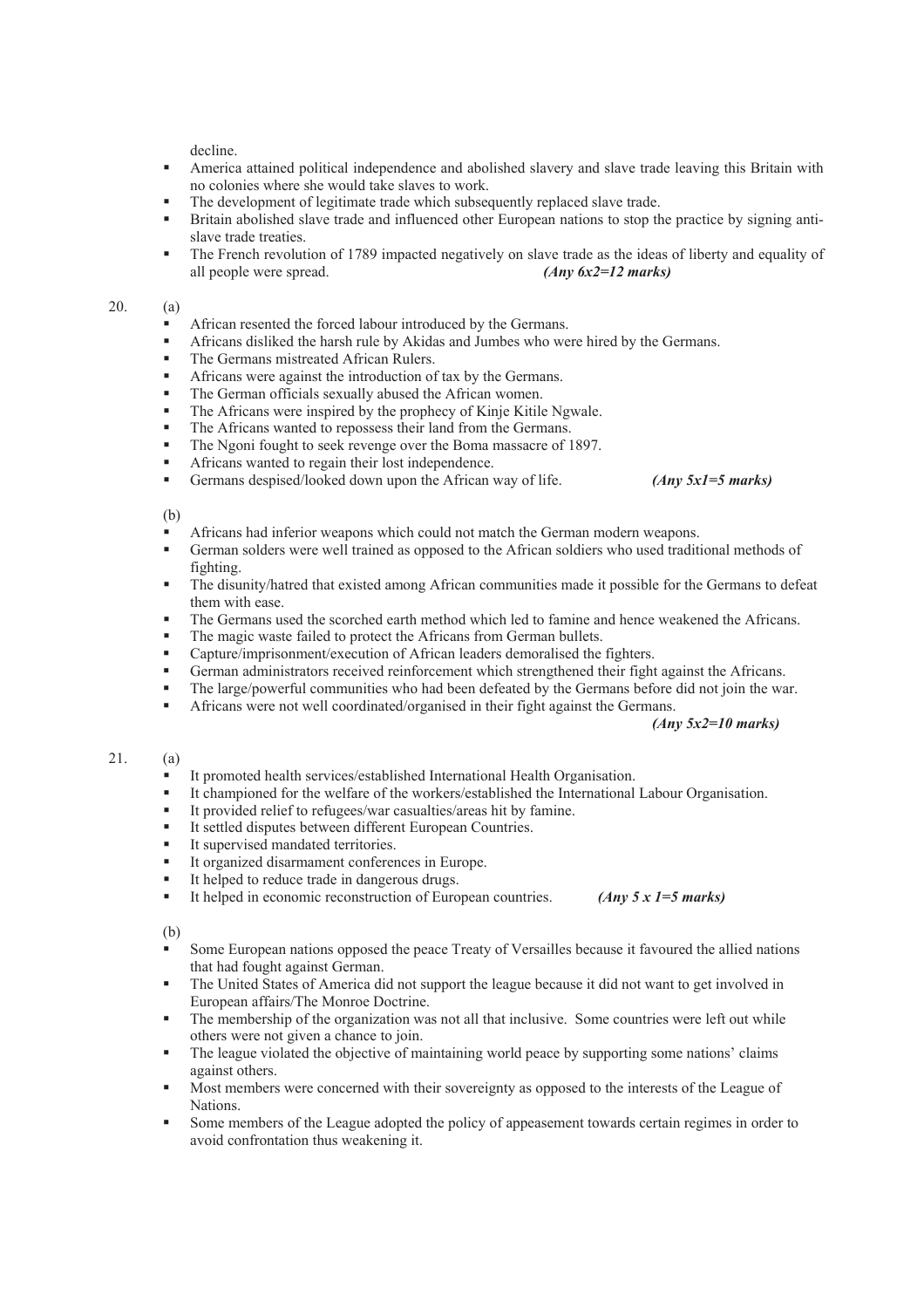- Shortage of funds made it difficult for the League to implement its programmes.
- The League lacked its own army to implement its decisions where peace was threatened. It depended on the goodwill of the members who at times were not reliable.
- The search for colonies diverted the members' attention from the activities of the League of Nations.
- The rise of dictatorship regimes in Europe weakened the League as these dictators refused to accept its resolutions.
- The economic depression of 1929 weakened most of the world economies, hence they were not able to support the League financially. *(Any 5x2=10 marks)*

# 22. (a)

- To avoid resistance from the people of Northern Nigeria.
- The British had inadequate personnel for the vast territory.
- There was an established system of administration.
- There was communication barrier between the British and the local communities.
- It was difficult to reach all parts of the territory due to inadequate transport and communication systems.
- To reduce the cost of administration
- The method had successfully been used in some of their colonies.

#### *(Any 5 x 1=5 marks)*

#### (b)

- Traditional rulers became unpopular among their people due to their new roles of collecting taxes/forceful recruitment of fellow Africans as labourers for European/as soldiers to fight in the world wars.
- The African Chiefs became wealthier than the rest of the people because they were paid for their services.
- It helped to preserve African cultures in Northern Nigeria because the British did not want to interfere with the African way of life.
- It led to the abolition of slavery and slave trade in Northern Nigeria
- The British abolished the Fulani systems of taxation and replaced it with a single tax levied on each village.
- Retention of muslim law/sharia in the North made the area lag behind. The British modified the previous systems of administration thus making the traditional African rulers lose their independence. *(Any 5x2=10 marks)*

# 23. (a)

- To promote unity among African states.
- To end all forms of colonialism in Africa.
- To promote human rights in African countries in line with the United Nations' Charter.
- To promote social, economic and political cooperation in Africa in order to uplift the peoples standards of living.
- To uphold the policy of non-alignment in international affairs.
- To uphold the policy of non-interference in the internal affairs of member states.
- To recognize/respect the territorial/sovereignty of member states.
- To promote peaceful settlement of disputes among member states.

*(Any 5x1=5 marks)* 

- The structure of the African Union is more elaborate than that of the organisation of African Unity/The African Union has more organs than the organization of African Unity.
- African Union unlike the Organisation of African Unity has the mandate to intervene in the internal affairs of member states who violate human rights.
- African Union is viewed as an organisation of African peoples while Organisation of African Unity was an organisation of African executives.
- African Union has an ambitious economic development agenda for Africa where as Orgnisation of African Unity was mainly concerned with political issues of the continent.
- African Union has an accountability mechanism/the African Peer Review Mechanism while the